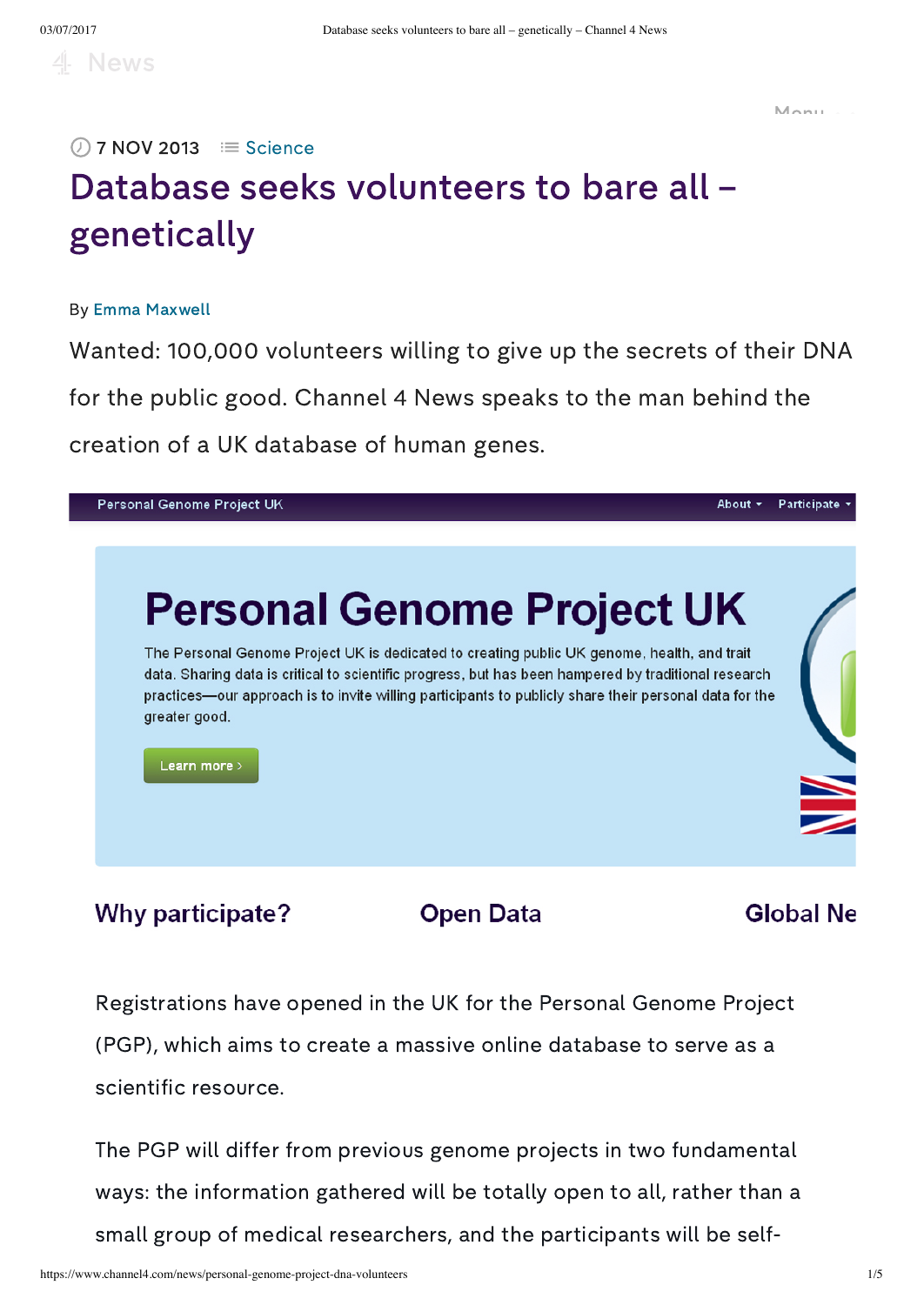selected volunteers from the general public, rather than those suffering specific illnesses.

The man leading the project in the UK, Professor Stephan Beck of the Cancer Institute at University College London, has already put himself down to be a volunteer.

He told Channel 4 News: "I'm very interested to find out what my genome holds – it's a natural extension of my research".

## **Drawbacks**

This "open consent" project makes no attempt to disguise the potential risks of taking part, including a warning that: "in [principle,](http://www.personalgenomes.org.uk/risks-benefits) anyone with sufficient knowledge could take a participant's genome and/or other personal information and use them to.. make synthetic DNA corresponding to the participant and plant it at a crime scene."

Other possible risks include the ability to work out who the participant's blood relatives are, the possibility of negative effects on employment or insurance, or finding out that a participant might be likely to suffer an incurable disease.

Currently the UK insurance industry has a moratorium on the use of genetic information in determining whether to insure individuals.

Dr Anna Middleton from the Wellcome Trust Sanger Institute is an Ethics Researcher who has [gathered](http://www.sanger.ac.uk/about/press/2012/120131.html) attitudes from just under 7,000 people from across the world towards learning information contained in their own genes. She has found that nearly 100% of participants thought that it should be possible to receive information relating to serious or life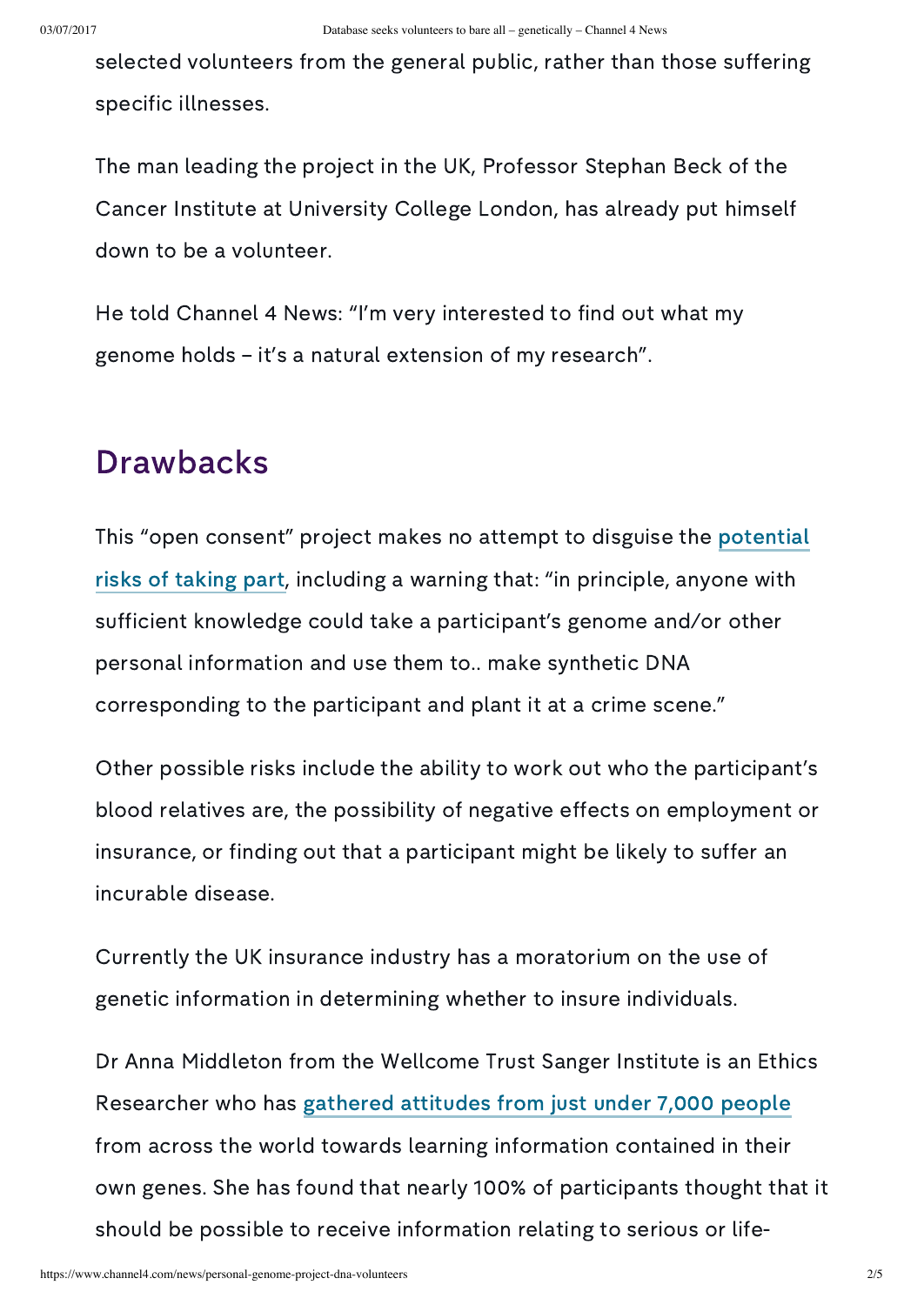threatening conditions that were treatable. But there was much less interest when the condition was known to not be treatable.

But Dr Vivienne Nathanson of the British Medical [Association](http://bma.org.uk/) told Channel 4 News that people should think very carefully about taking part: "it's complicated, because even though the project is relatively explicit, when we think about data we don't know what use it could be put to in the future.

"There is no doubt that some genetic information will become enormously important."

# Control group

So why do it? 450 people have already pre-registered to take part, and a steady stream of new volunteers is coming through. Professor Beck assumes the motivation is partly altruism, partly what the project terms self-curiosity. And he is in no doubt about the potential value of the project:

"We need data to link medical records and genomics. Currently that is only happening under managed access – and that will slow down the development of data.. I think it's critical to have a control group."

To take part, volunteers have to be over 18 and not one of a pair of identical twins (unless both are volunteering).

All volunteers are sent material to study, informing them of the potential implications of their involvement and then have to pass a test to ensure they have understood what they are getting into.